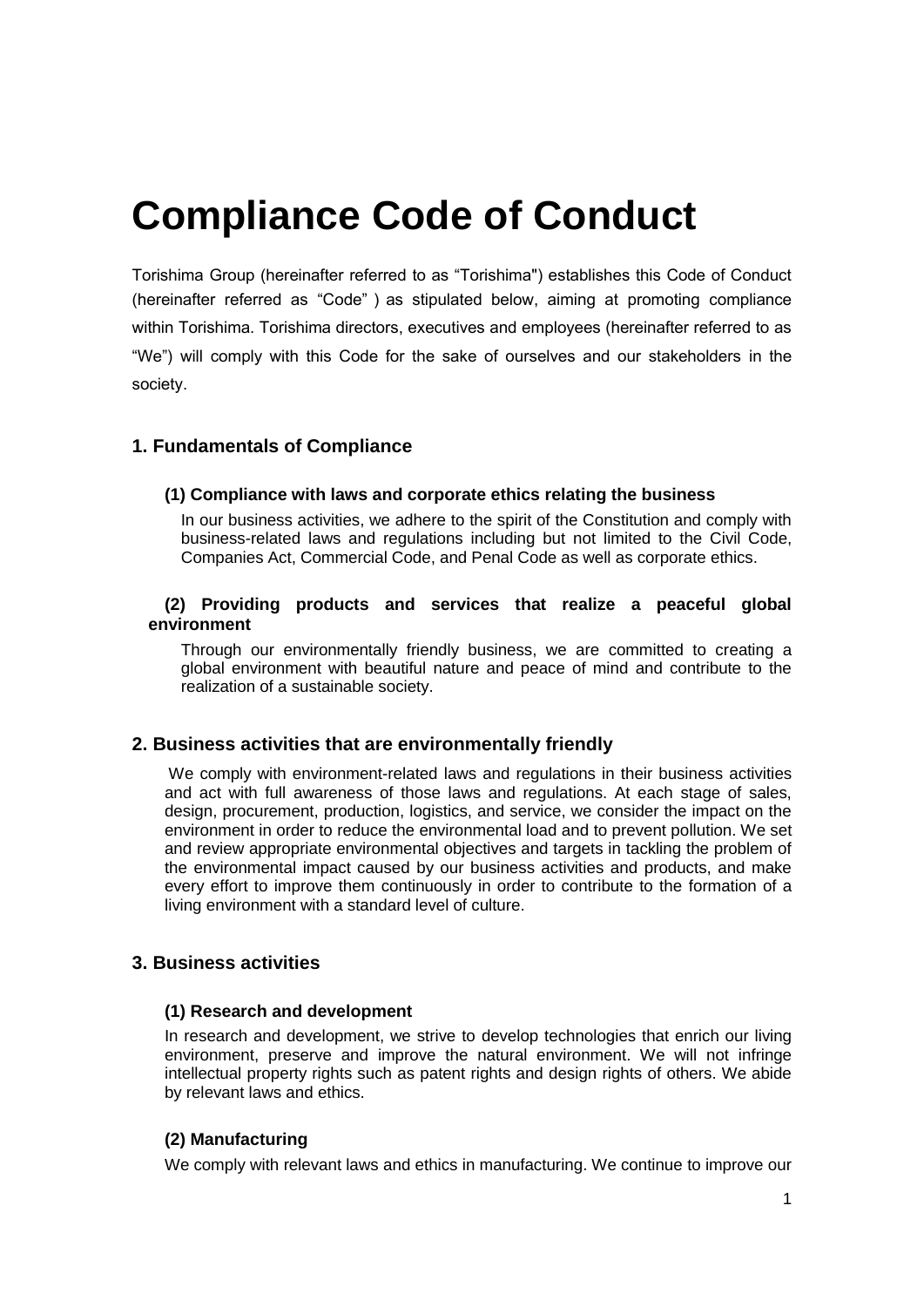product quality and strive to provide better products.

## **(3) Sales**

We treat customers with respect and sincerely from their standpoints when selling. We properly provide customers with accurate and sufficient information about our products and services, grasp customer's request accurately and fully, meet customer's request through our products and services, and make best efforts to gain customers satisfaction.

## **(4) Engineering**

We comply with relevant laws and regulations and endeavor to make it safe and environment friendly. We also grasp customers' requests accurately and fully and make best efforts to obtain customer's satisfaction.

## **(5) Production / site management**

In production / site management, we give top priority to safety and prevent accidents at work in accordance with the Industrial Safety and Health Act and instructions from regulatory agencies.

We outsource licensed contractors for industrial waste in order to dispose of it in an appropriate manner. We also increase recycling rates and tackle to reduce waste at our factories. At construction sites such as plants we conduct site management without harming the surrounding environment as much as possible.

## **(6) Purchasing products and procuring materials**

We comply with relevant laws and ethics when procuring raw materials, parts, and services required for product purchasing, manufacturing, and other business activities. When we are to select the supplier from multiple business partners, we fairly compare and evaluate various conditions (product quality, warranty, safety, environment, delivery date, price, etc.) and then select the most suitable business partner.

## **(7) Regarding logistics / import & export**

We comply with relevant laws and ethics when we carry out logistics and import & export. We also optimize the distribution system for dealing with product parts etc., and implement environmental countermeasures while optimizing cost management.

## **4. Fair, transparent and free competition**

We carry out business activities based on our recognition that ensuring fair, transparent and free competition is the basic rule of the market economy. In our business activities, we observe relevant laws and regulations such as the Act on Prohibition of Private Monopolization and Maintenance of Fair Trade and self-industrial regulations including the Fair Competition Code and compete fairly and freely in the market. Specifically we strictly observe the following matters.

(1) We will not perform any acts that affect the product selling price such as collusion, cartel, etc. Neither will we participate in any group, meeting, etc. that may engage in such acts.

(2) Against other parties with whom we provide technology or conduct joint research and development Torishima will not unreasonably limit their business activities exceeding the scope of reasonable purpose such as legitimate exercise of intellectual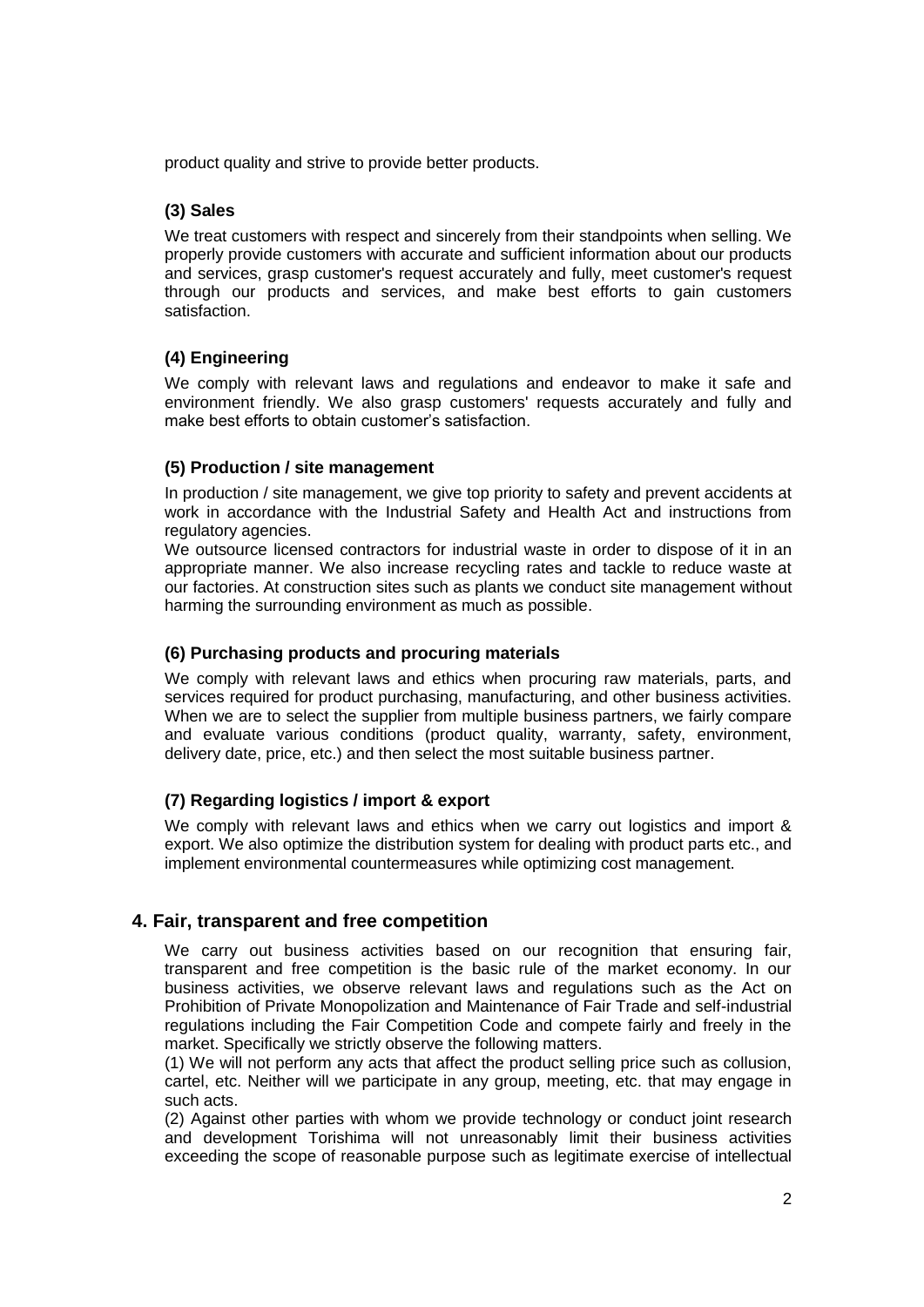property right or protection of confidential information of Torishima.

## **5. Stakeholders**

#### **(1) Sincerity to customers**

We treat customers with respect in the spirit of sincerity and fairness in our business activities. We will endeavor to provide products and services that meet the appropriate needs of our customers.

#### **(2) Shareholder-oriented model of management**

We promote management that fulfills the legal functions and responsibilities of the General Meetings of Shareholders, the Board of Directors, and Audit and Supervisory Committee Members. We highly value investor relations (IR: Public Relations to Investors) with our shareholders and other investors, and make efforts to ensure that they understand our management and business activities by disclosing information in an appropriate and timely manner.

#### **(3) Disciplined relationships with business partners**

We consider it to be important to properly communicate with business partners in our business activities and endeavor to commit ourselves to the development of the society.

#### **(4) Providing employees with opportunities for personal development**

We recognize that "people" are the basis of corporate activities and endeavor to provide opportunities for employees to demonstrate their abilities and self-realization through our business activities.

## **(5) Commitment to local communities**

We consider it to be important to properly communicate with local residents and local communities in our business activities and endeavor to commit ourselves to the development of society through our appropriate contact with local communities.

## **(6) Fair Disclosure**

We endeavor to gain trust by disclosing information in an appropriate and timely manner regarding management policies, business activities, products, etc.

## **6. Commitment to social development**

## **(1) Promotion of social contribution activities & support for volunteer activities by employees**

We actively participate in promoting social development activities such as supporting volunteer activities performed by our employees.

## **(2) Support for academic and cultural promotion**

We will endeavor to support the promotion of academics and culture that are suitable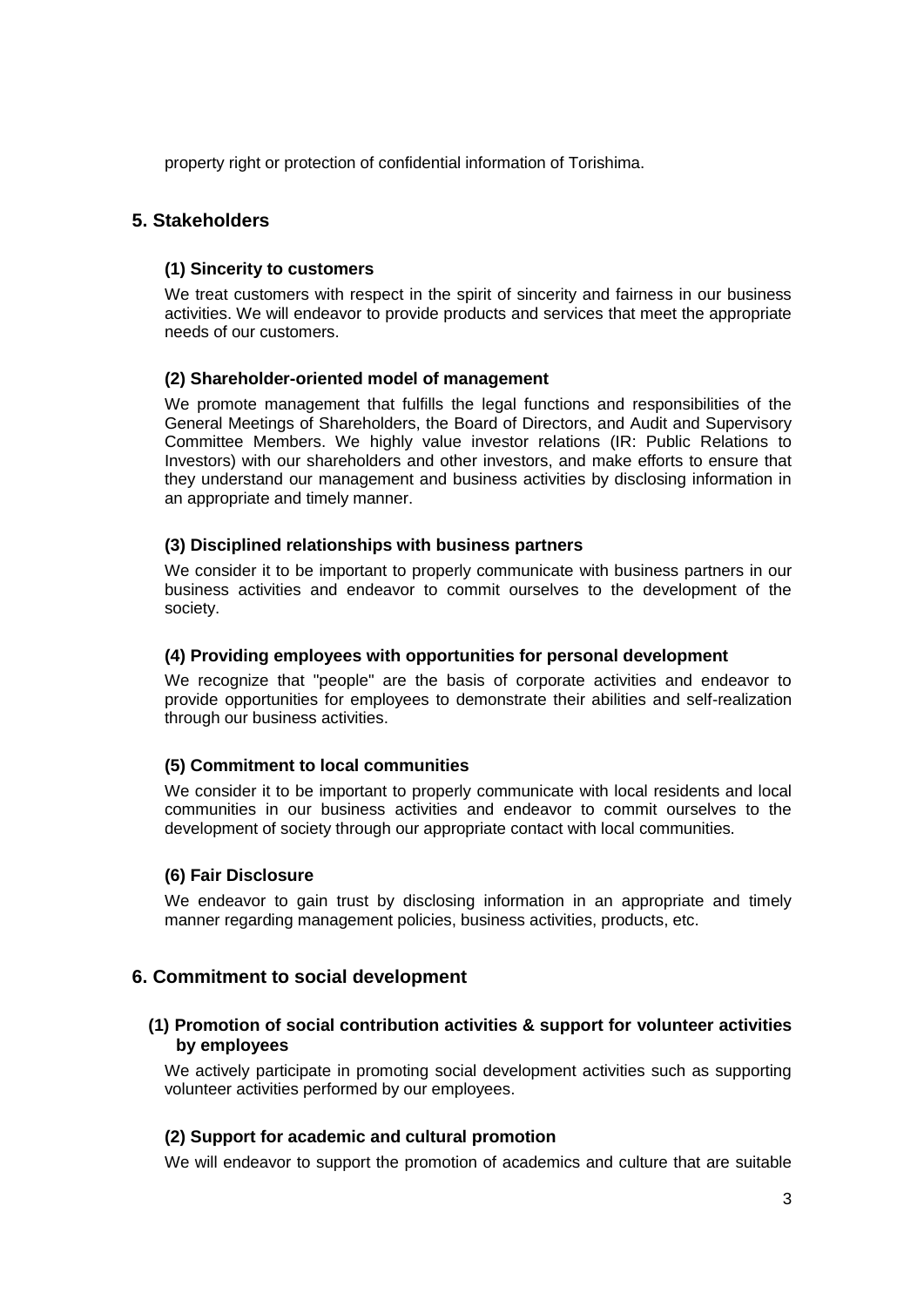for the Mission of Torishima.

## **7. Rejection of relationships with anti-social forces, etc.**

## **(1) Prohibition of providing profits to shareholders**

We comply with the regulations prohibiting the provision of profits to shareholders stipulated by the Companies Act.

#### **(2) Rejection of anti-social forces**

We must firmly resist any anti-social forces and groups that threaten the order and safety of civil society.

## **8. Efforts to eradicate workplace accidents**

We actively work to avoid workplace accidents aiming to eradicate them and continue to work together to create a safe and comfortable on-site environment.

## **9. Employment and working environment**

#### **(1) Compliance with labor-related laws and regulations, prohibition of unfair discrimination and harassment**

We, as a member of working people, comply with labor-related laws and regulations such as the Labor Standards Act. We will not conduct any unfair and discriminatory actions and treatment or harassment based on nationality, race, ethnicity, creed, religion, gender, age, disability, illness, and social status. We duly care of measures to prevent the aforementioned activities.

## **(2) Implementation of fair evaluation**

We fairly evaluate the results of the employees' work based on the company assessment regulations. In addition, we make efforts to create a comfortable working environment where employees can devote all their energy to their work by harmonizing their professional and private lives.

#### **(3) Efforts for safety and health**

We comply with safety and health-related laws and internal rules. Making it a basic policy to prevent illness and to promote and maintain health, we make efforts to maintain safety and health for ourselves as well as those for others around us while keeping and improving the working environment better.

#### **(4) Prohibition of various workplace harassment**

We will not conduct or engage in any sexual harassment, power harassment or other harassment. We do not conduct or engage in any action that provides advantage / disadvantage on working conditions depending on employees' response against sexual remarks or actions at workplace ( "Compensation-Type Sexual harassment"), or harm other employees' working environments by making sexual remarks and actions ( "Environmental Sexual Harassment") Neither do we conduct nor engage in power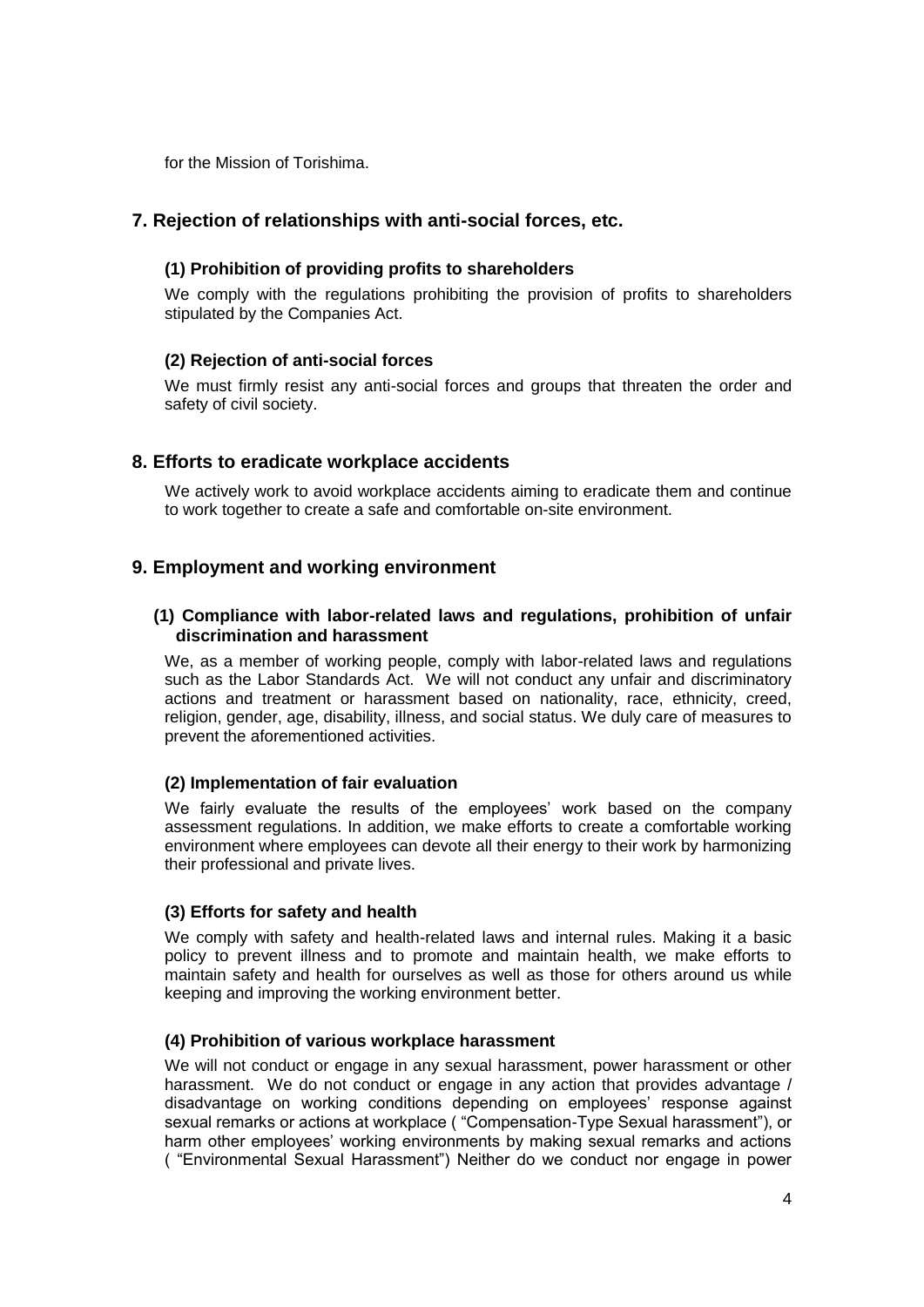harassment acts such as; (I) physical attacks such as assault / injury, (II) mental attacks such as intimidation / defamation / insult / terrible abuse (III) separation of human relationships, (IV) excessive work demand, (V) insufficient work demand, (VI) violation of privacy.

We do not either conduct or engage in alcohol harassment (in which drinkers force alcohol consumption on non-drinkers), pregnancy discrimination or any other type of harassment. We take necessary measures against these kinds of harassment in employment so as to prevent and eliminate them.

## **(5) Importance on in-house education**

We work on employee development from a long-term perspective. We will enhance our expertise and creativity of ourselves and our subordinates and make efforts to foster a spirit of challenge and good sense as a member of society.

## **(6) Confidentiality of personal information**

We handle our personal information as confidential based on the relevant company regulations and not disclose it to anyone outside the company without consent from the person. In addition, we will not disclose it to anyone within the company other than those whose duties require such information.

#### **(7) Support for persons with physical and intellectual disabilities**

We make efforts to hire and give necessary aids to help persons with physical and intellectual disabilities to work in the company.

## **(8) Prohibition of illegal drug use**

We do not use illegal drugs.

#### **(9) Respect for civil rights, restrictions on political activities in the workplace**

We respect civil rights to be exercised by the employees and officers. We will not engage in political activities while on duty in the workplace.

## **10. Conflicts with personal interests**

#### **(1) Prohibition of favoritism on business partners and customers**

We will not treat customers (including business partners) or potential customers in an advantageous manner just because they have a certain relationship with ourselves or other directors / officers / employees or his / her relatives. In cases where we find ourselves connected to a special relationship, we must consult with our supervisor in advance and take action that is deemed best to the company's benefit.

#### **(2) Prohibition of favoritism on treating ourselves**

We handle HR affairs in a clear and fair manner and do not treat recruitment. evaluation, transfer, promotion, and education in favor of ourselves or someone particularly because there is a special relationship with ourselves or other directors/ officers / employees or his / her relatives.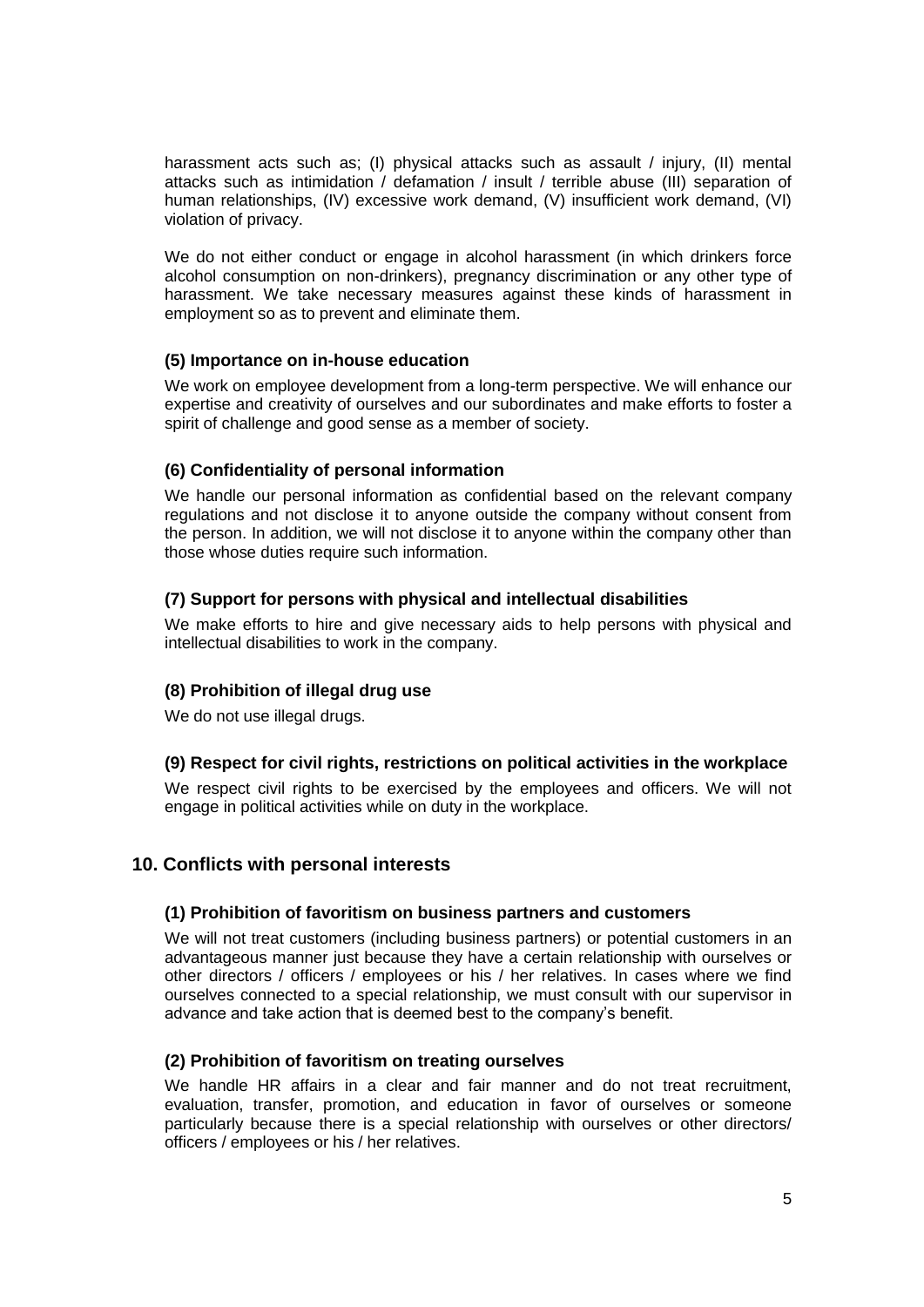#### **(3) Prohibition of illegal / unjust reception and receipt of money / valuables from business partners and customers**

We will make relationships with customers and business partners fair and transparent, and will not abuse our professional position and authority to receive, demand, or promise benefits (money, goods, entertainment, facilitation payment etc.) legally or unreasonably.

#### **(4) Relationship with other competitive companies**

We will not be involved in any business of other competitive companies in the line of business of Torishima. We must make relationships with officers and employees of other competitive companies fair and transparent, and with regard to the receipt of the profit the foregoing provision 10. (3) shall apply mutatis mutandis.

#### **(5) Restrictions against directors on making transactions that is competitive, self-transactions, or conflict of interest with Torishima**

The Directors comply with the provisions stipulated in the Companies Act regarding restrictions on competitive transactions, self-dealing transactions, and conflicting interest transactions.

## **11. Nonpublic information control**

#### **(1) Compliance with insider trading regulations and treasury stock trading regulations**

We comply with insider trading regulations stipulated in the Financial Instruments and Exchange Act. Namely, in cases where we learn material facts about the business of our company, subsidiaries and business partners regarding their duties, etc. we do not trade the securities by ourselves or as a company until it becomes publicly known after a certain procedure is made. The Directors and Officers comply with the regulations on treasury stock trading stipulated by the Financial Instruments and Exchange Act.

#### **(2) Control of confidential information**

We do not disclose to outsiders confidential information including material facts not being publicized that are subject to insider trading regulations, business and technical information of Torishima. Neither do we disclose it to anyone other than those who are authorized to obtain such information in order to duly perform his / her business for the company.

#### **(3) Protection of personal information of customers, etc., precautions when acquiring confidential information of third parties**

We do not disclose any privacy information of customers, etc. to outsiders without their consent. We do not disclose it to anyone other than those who are authorized to obtain such information in order to duly perform his / her business for the company.

Neither do we receive any confidential information from a third party unless we can confirm that such a party is a legitimate holder of the information and that it is not an illegal action of information acquisition / disclosure when we are offered any information that is considered to be proprietary of a person other than the disclosing party.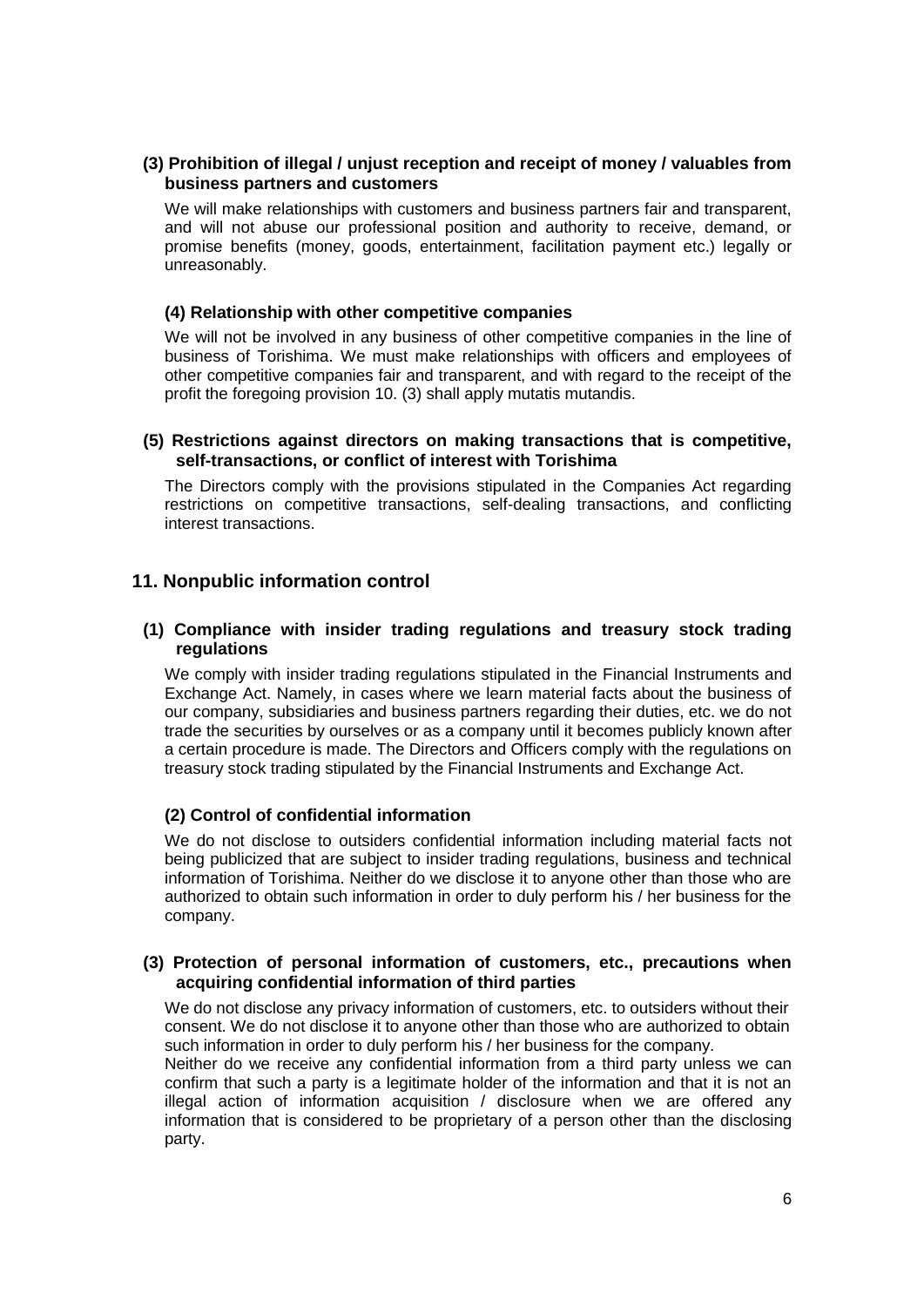## **(4) Proper use of information processing equipment and network systems**

We promote appropriate and effective use of our company's computers and other inhouse information processing systems and do not use it for illegal or unjust purposes.

#### **(5) Control of electronic information**

We properly control digitized information and prevent leaking, theft, destruction and virus infection and other damages of confidential information. In case damages should be likely to occur, we make decisions in accordance with internal procedures and report to the supervising department.

## **12. Document control including contract documents**

#### **(1) Appropriate review and negotiation of contracts**

We appropriately review and negotiate contracts based on the relevant laws / regulations from the viewpoint of fairness and reasonableness when we conclude them or make some kind of agreements with customers, business partners, and other parties.

#### **(2) Appropriate execution of contracts with signature and seal**

We execute contracts in accordance with the "Company Seal / Signature Handling Regulations'', which are to be properly stored, signed, registered and sealed by our authorized representatives. In requesting the company for seal affix, we do not intend to sign / seal without making proper procedures nor do we forgery sign / seal.

#### **(3) Document creation, handling, storage and disposal**

We comply with the "Document Processing Regulations" and "Document Preservation Regulations" and properly create, handle, store or dispose documents (including those recorded on electronic media).

## **13. Accounting and company assets**

#### **(1) Appropriate booking / accounting records and compliance with accountingrelated laws and regulations**

We accurately record books and accounting records in accordance with rules and accounting practices that are generally accepted as fair and appropriate in corporate accounting. We comply with the Companies Act, Financial Instruments and Exchange Act, Foreign Exchange Act, Corporate Accounting Principles and other accountingrelated laws and regulations.

#### **(2) Ban on unauthorized use of company funds and goods**

We use the company's funds, goods and other property only for the performance of assigned duties and do not pocket or use for ourselves or for a third party. We do not make unreasonable expense charges to others nor suit the convenience of ourselves or third parties by abusing professional authority. For the use of company property, we observe the internal procedure as is provided.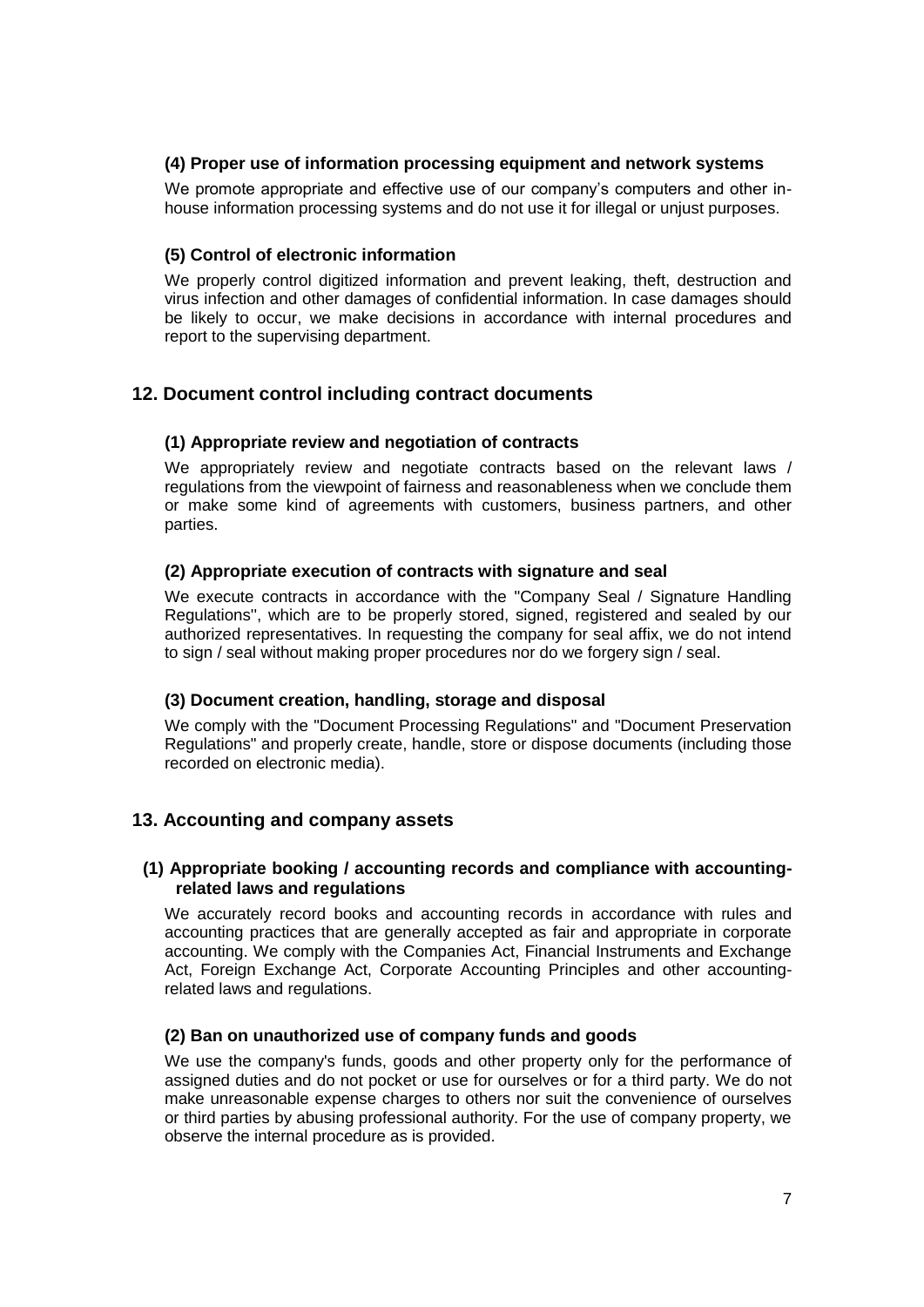## **(3) Compliance with taxation law**

We are always aware of and comply with taxation laws in our business activities.

## **14. Intellectual property**

We recognize that any work products (inventions, utility models, designs, copyrighted works, trademarks, know-how, including technical information, etc.) generated by research, development and other work are valuable assets ("Intellectual Property") and comply with followings.

- (a) We record and manage any work products appropriately, and do not disclose or leak illegally to any unauthorized person without making prescribed procedures. Neither do we use such products for our private purposes nor for the benefit of a third party regardless of whether we are during our tenure of office or left the company.
- (b) In cases where we obtain any work products that are within our business scope, we promptly handle them in an appropriate manner through notifying those products to our company without delay. For those works that belong to our company, we endeavor to make an appropriate and prompt application & registration for acquiring relevant rights.
- (c) We do not infringe any intellectual property rights of others. We do not obtain any work products and confidential information owned by others in an illegal way, nor do we illegally use them for our research, development and other work without the consent of a legitimate holder even when they are obtained legally.

## **15. Compliance with Company regulations and outside voluntary restraints**

#### **(1) Compliance with articles of incorporation, company regulations & rules**

We comprehend and comply with not only this Code of Conduct, but also the Company's Articles of Association and its relevant regulations, rules, and guidelines as well as manuals that are set out through the appropriate procedures.

#### **(2) Compliance with voluntary restraints and standards**

We understand voluntary restraints and standards established by our industrial organizations.

#### **(3) Interpretation of applying company regulations and voluntary restrains**

In case that any doubts and questions should arise in connection with the company regulations referred to in the foregoing provision 15. (1) (excluding the Articles of Incorporation) or voluntary restraints and standards referred to in the foregoing provision (2), this Code shall prevail in principle, and any decision on how to interpret and apply to a specific case must be made in accordance with this Code .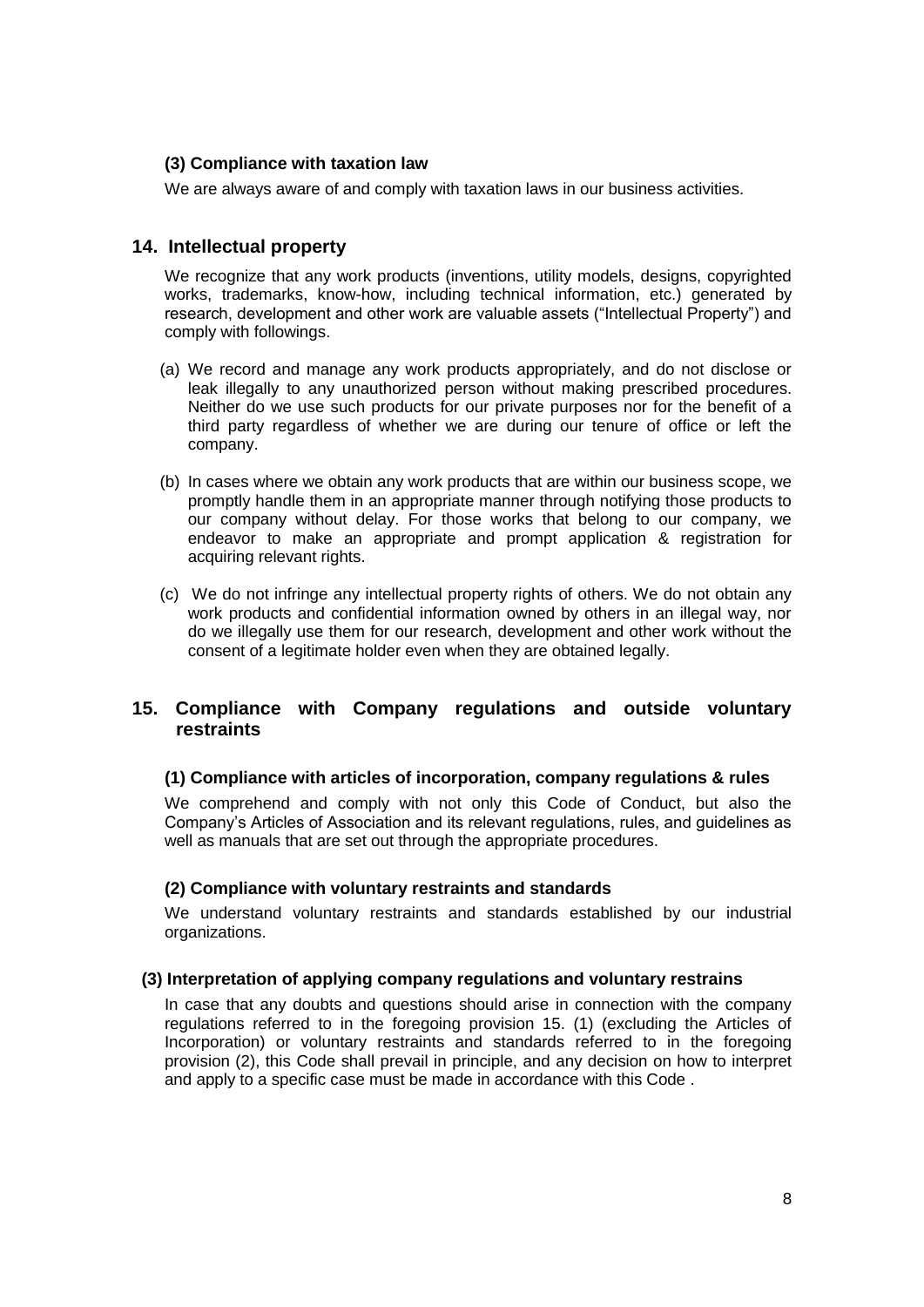## **16. Executing this Code of Conduct**

## **(1) Thorough understanding of all**

We thoroughly familiarize with this "Torishima Group Compliance Code of Conduct" and establish internal systems to make it effective.

## **(2) Taking the lead to show a good example**

The top management endeavors to take the initiative in showing a good example of acting in accordance with the spirit of this Code, and in cases where something goes against the stipulated policies of this Code, the top management themselves must take the initiative to solve the problem, investigate the cause and take preventive measures. In addition, the top management discloses relevant information to the public promptly and accurately while taking strict disciplinary measures upon themselves and those involved with a clear responsibility and authority.

## **17. Effective date and revision history**

Implemented on and became effective from April 1, 2003. Partially revised on September 1, 2007. Partially revised (deletion of inquiries, etc.) on December 1, 2021.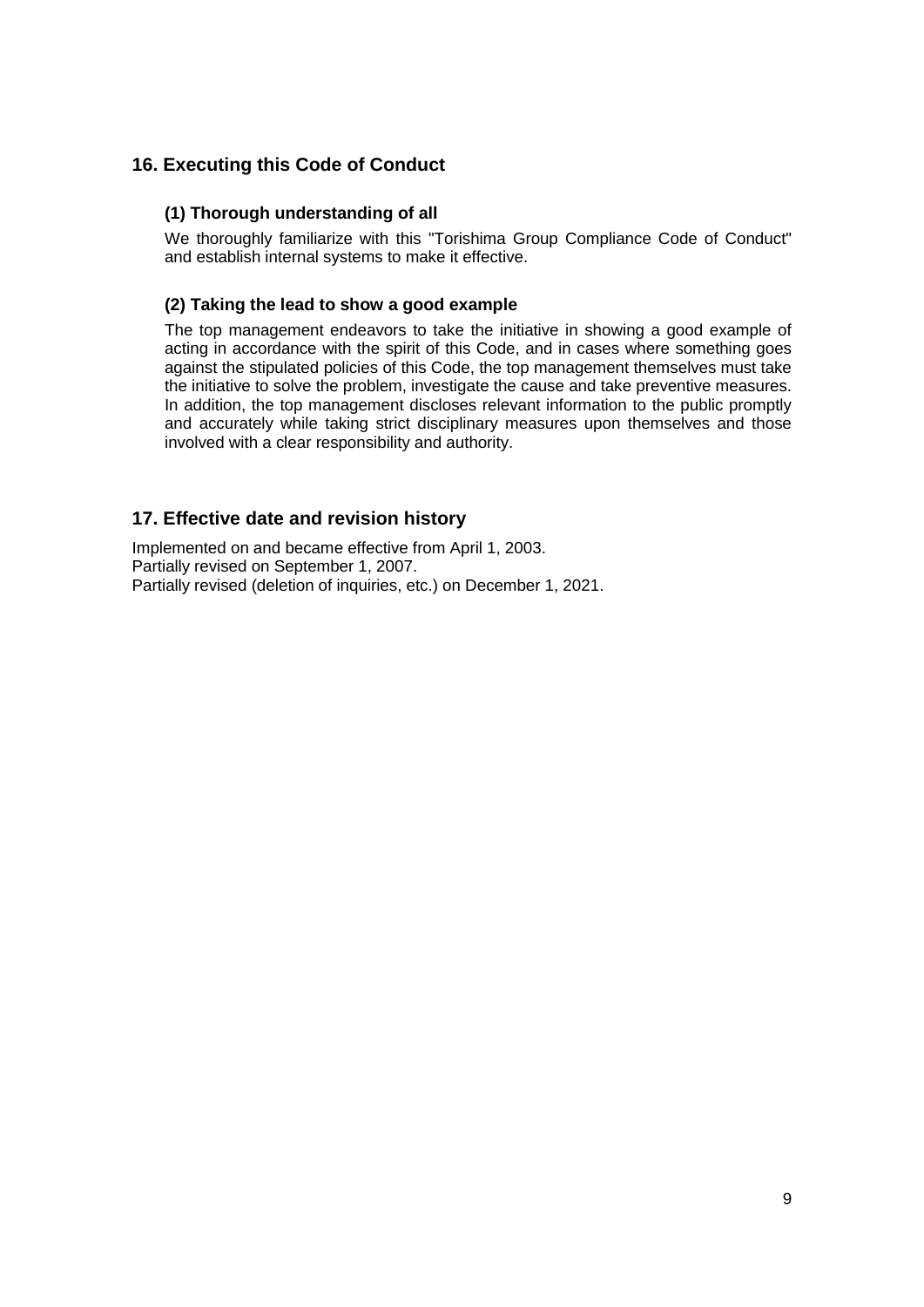## 〈Relevant Laws and Regulations〉

- $\triangleright$  The Constitution of Japan
- ➢ Civil Code
- ➢ Penal Code
- $\triangleright$  Companies Act
- ➢ Commercial Code
- ➢ Bill and Check Code
- $\triangleright$  Code of Civil Procedure
- ➢ Code of Penal Procedure
- ➢ Act on Prohibition of Private Monopolization and Maintenance of Fair Trade
- $\triangleright$  Financial Instruments and Exchange Act
- ➢ Product Liability Act
- $\triangleright$  Fire Service Act
- $\triangleright$  Construction Business Act
- ➢ Road Traffic Act
- $\triangleright$  Environment-related laws and regulations
- ➢ Building Standards Act, Construction Business Act
- $\triangleright$  Industrial Safety and Health Act
- ➢ Waste Disposal Act
- $\geq$  Act against Delay in Payment of Subcontracting Fees, etc.
- ➢ Act on Prevention of Unjust Demand by gang ( "Boryokudan" in Japanese) members
- $\triangleright$  Labor Standards Act, Labor Union Act, Labor Relations Adjustment Act
- $\triangleright$  Act on Ensuring Proper Operation of Worker Dispatching Business, Act on the Protection of Dispatched Workers
- $\triangleright$  Act on Ensuring Equal Opportunities and Treatment for Men and Women in the Field of Employment
- ➢ Immigration Control and Refugee Recognition Act
- ➢ Working Hours Setting Improvement Act
- ➢ Workers' Accident Compensation Insurance Act
- $\triangleright$  Health Insurance Act
- $\triangleright$  Act on Childcare Leave, Caregiver Leave, and Other Measures for the Welfare of Workers Caring for Children or Other Family Members
- $\triangleright$  Act on Comprehensive Promotion of Labor Measures, Stabilization of Employment of Workers and Enhancement of Work Life
- $\triangleright$  Vocational Ability Development Promotion Act, Act on Stabilization of Employment of Elderly People
- ➢ Act on Protection of Personal Information
- ➢ Basic Act for Persons with Disabilities, Act on Promotion of Employment of Persons with Disabilities
- ➢ Narcotics and Psychotropic drugs Control Act, Cannabis Control Act, Stimulant Drug Control Regulations
- ➢ Public Offices Election Act
- ➢ Unfair Competition Prevention Act
- $\triangleright$  Foreign Exchange and Foreign Trade Act
- $\triangleright$  Corporate Accounting Principles, Financial Statements Rules, consolidated financial statement rules, financial statement rules
- ➢ National Tax General Act, National Tax Collection Act, Income Tax Act, Corporate Tax Act, Local Tax Act, Consumption Tax Act, Special Taxation Measures Act, Securities Transaction Tax Act, Stamp Tax Law, Customs Act, Registration and License Tax Act